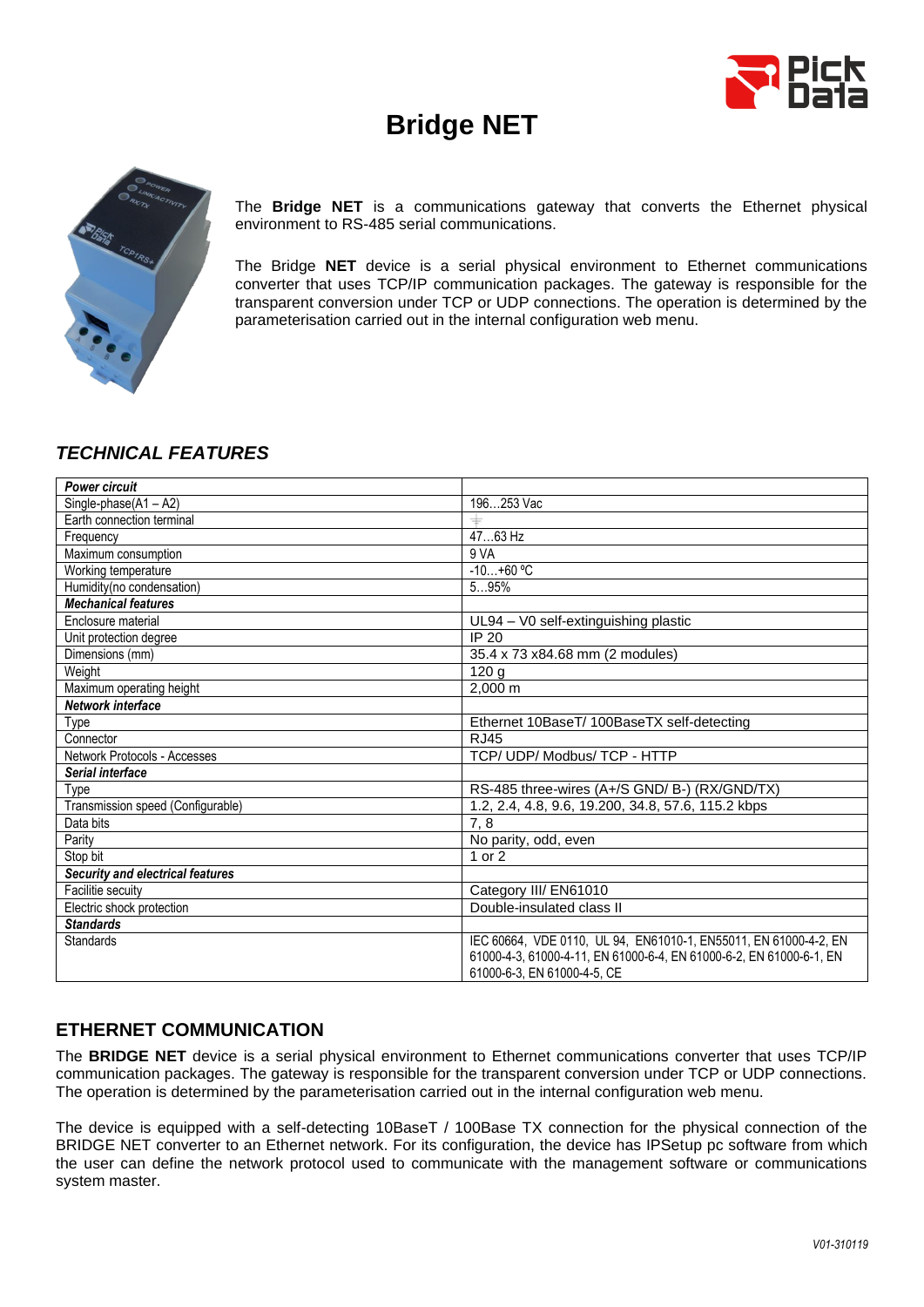### **Ethernet addressing**

As the unit is connected to the master communication system by means of an IP connection, the addressing parameters must be configured. The configuration modes include the assignment of a fixed IP or configuration of a DHCP name.

### **Ethernet address assignment**

To configure the IP address configuration in any of the available formats, run the **IPSetup.exe** executable supplied with the unit.

## **Fixed IP assignment**

Run IPSetup and select the Bridge NET converter. To assign the fixed IP address, enter the **MAC** address shown on the permanent side label attached to the device, the format of which is 00:26:45:XX:XX:XX.

In the **IP Address** field, enter the IP address being configured; do the same with the **Netmask** and the **Gateway** if necessary. After entering the device configuration, press "**Configure**" to send the configuration to the unit.

## **DHCP IP assignment**

Once the device is configured, to assign the DHCP name, activate this option by clicking on the **DHCP** checkbox. The settings fields **IP addres, Netmask** and **Gateway** will be blocked.

# *SOFTWARE PC*

Once the unit is connected to the Local Area Network (LAN) and the IP address is configured or in the DHCP mode, the remaining configuration can be established in the IPSetup software console. When the unit has been fully configured, the configuration can be sent by clicking on "**Configure**".

## **Network protocol**

The unit can be connected to the master communications system by means of three types of network protocols and to a configurable port (TCP, UDP or Modbus/TCP).

#### **Configuration of the Serial port**

#### will be configured by default to 8 by selecting the Modbus/TCP communications protocol. **Device information**

When the unit is connected with IPSetup, the top part of the screen shows the firmware version and the machine address of the device (the same address as that shown on the permanent side label).

## **Save changes**

Once any change has been made to the aforementioned sections, the information must be saved using the "**Configure**" option. If you wish to return to the default configuration, select "**Load default**".

The communication parameters of the serial bus are fully configurable in terms of baud rate (1.2 kbps to 115.2 kbps), data bits (7 or 8), parity (none, odd or even) and stop bits (1 or 2). The data

## **Configuration of network protocols**

## **TCP Protocol**

In the [TCP/IP](http://es.wikipedia.org/wiki/TCP/IP) protocol stack, TCP is the intermediate layer between the [Internet protocol](http://es.wikipedia.org/wiki/Protocolo_de_internet) (IP) and the [application.](http://es.wikipedia.org/wiki/Aplicaci%C3%B3n_%28inform%C3%A1tica%29) In general, applications need reliable communications. The IP layer offers an unreliable datagram service (no confirmation), so the TCP adds the functions required to offer a secure, error-free and zero loss service for the communications between two systems.

- **Protocol**: TCP Mode
- **Port: Destination TCP Port number**

## Address Set IP from MAC MAC Netmack  $255.255.240.0$ Gateway  $\overline{0}$ Configure  $\mathcal{L}$

| Network                         |  |
|---------------------------------|--|
| <b>V DHCP</b>                   |  |
| <b>IP</b> address               |  |
| 10.0.114.46                     |  |
| <b>Netmask</b><br>255.255.240.0 |  |
|                                 |  |
|                                 |  |
| Gateway                         |  |



| Information            |  |
|------------------------|--|
| MAC: 00:0a:00:00:00:01 |  |
| Version: 1.0 Beta      |  |
|                        |  |



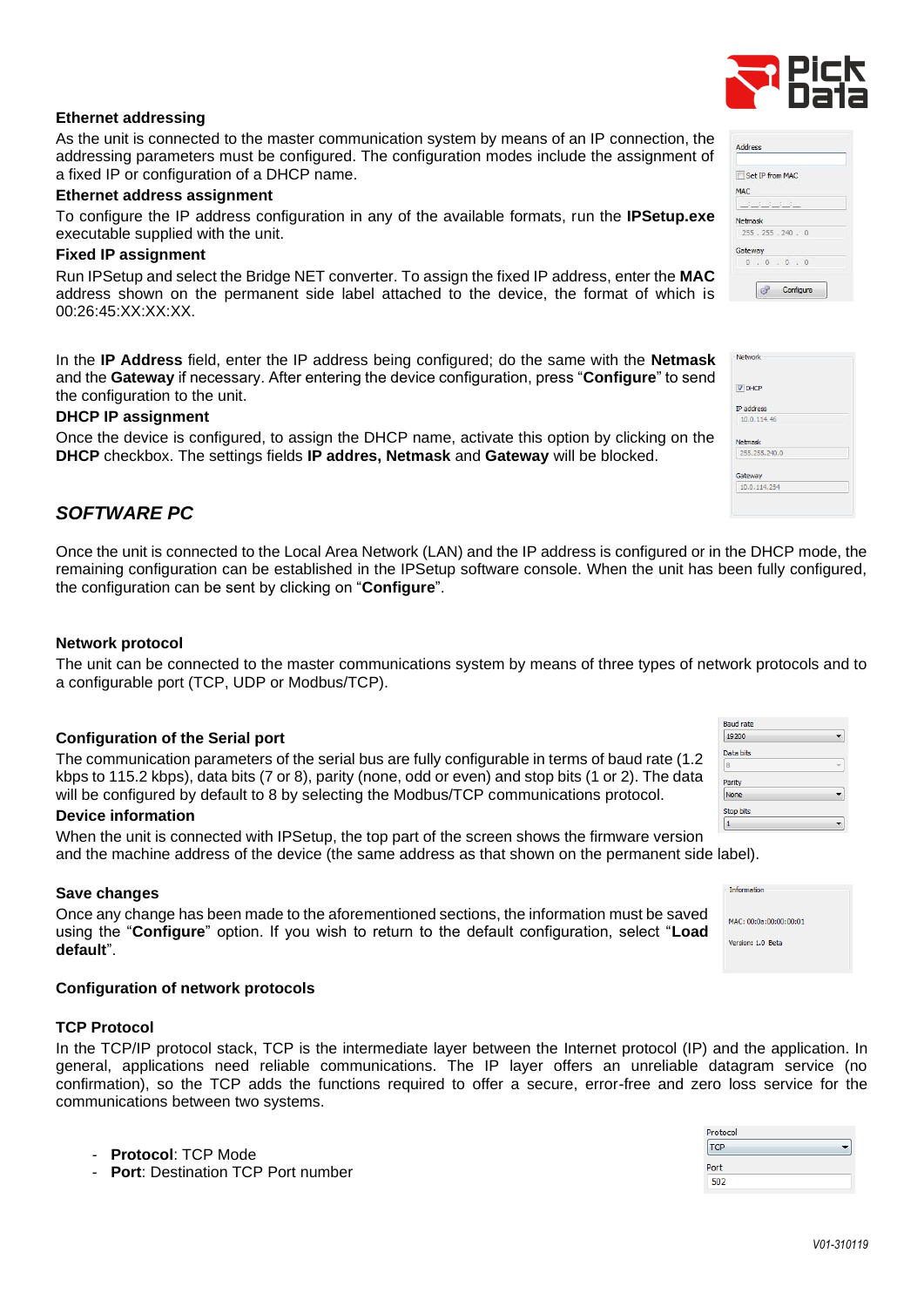

## **UDP Protocol**

User Datagram Protocol (UDP) is a minimum [transport level](http://es.wikipedia.org/wiki/Nivel_de_transporte) message-oriented protocol that has been documented in the [RFC](http://es.wikipedia.org/wiki/Request_for_comments) [768](http://www.ietf.org/rfc/rfc768.txt) of the [IETF.](http://es.wikipedia.org/wiki/IETF)

In the [Internet protocol family,](http://es.wikipedia.org/wiki/Familia_de_protocolos_de_Internet) UDP provides a simple interface between the [network layer](http://es.wikipedia.org/wiki/Capa_de_red) and the [application layer.](http://es.wikipedia.org/wiki/Capa_de_aplicaci%C3%B3n) UDP does not offer guarantees for the delivery of its messages and the UDP origin does not withhold the states of UDP messages sent to the network. UDP only adds the [multiplexing](http://es.wikipedia.org/wiki/Multiplexado) functionality to the [application](http://es.wikipedia.org/wiki/Aplicaci%C3%B3n) and the [verification sum](http://es.wikipedia.org/wiki/Suma_de_verificaci%C3%B3n) of the header and useful load. Any type of guarantees for the transmission of information must be implemented in higher layers.

Pr  $\boxed{U}$ - Protocol**: UDP Mode** Po - Port**: Destination UDP Port number**

## **Modbus/TCP Protocol**

Modbus/TCP is a variation or extension of the Modbus® protocol, which enables it to be used on the TCP/IP transport layer. Therefore, Modbus/TCP can be used throughout the Local Area Network or the Internet. This was one of the objectives that motivated its development (the specification of the protocol was submitted to the IETF, Internet Engineering Task Force).

|                               | Protocol  |
|-------------------------------|-----------|
| - Protocol: Modbus/TCP Mode   | ModbusTCP |
| - Port: Fixed port number 502 | Port      |
|                               | 502       |

## **Tx Delay Rx Time**

The Bridge NET converter uses two communication parameters to control the Modbus frames on the RS485 bus.

| 40<br>- Tx Delay: additional delay of the RS serial bus |  |
|---------------------------------------------------------|--|
|                                                         |  |
| - Rx Time: maximum bus waiting time<br>RX time          |  |
| 500                                                     |  |

# *INSTALLATION*

**Bridge NET** must be connected to a power circuit with GL fuses in compliance with IEC 269, or M type with values from 0.5 to 1 A**.** 

**Bridge NET** Must be fitted with a circuit breaker switch or equivalent device. Power supply cabel must have a minimum cross-sectrion of 1 mm<sup>2</sup> .

**Bridge NET** has been designed for DIN rail mounting.



# **IMPORTANT**

Take into account that when the device is connected, the terminals may be hazardous to the touch, and opening the covers or removing elements may provide access to parts that are dangerous to the touch. Do not use the device until it is fully installed

\* If the unit is not operated according to the manufacturer's specifications, its guaranteed degree of protection may be compromised.

| otocol |  |
|--------|--|
| DP     |  |
| rt     |  |
| 0001   |  |

 $\mathbf{1}$ 

TV dolare